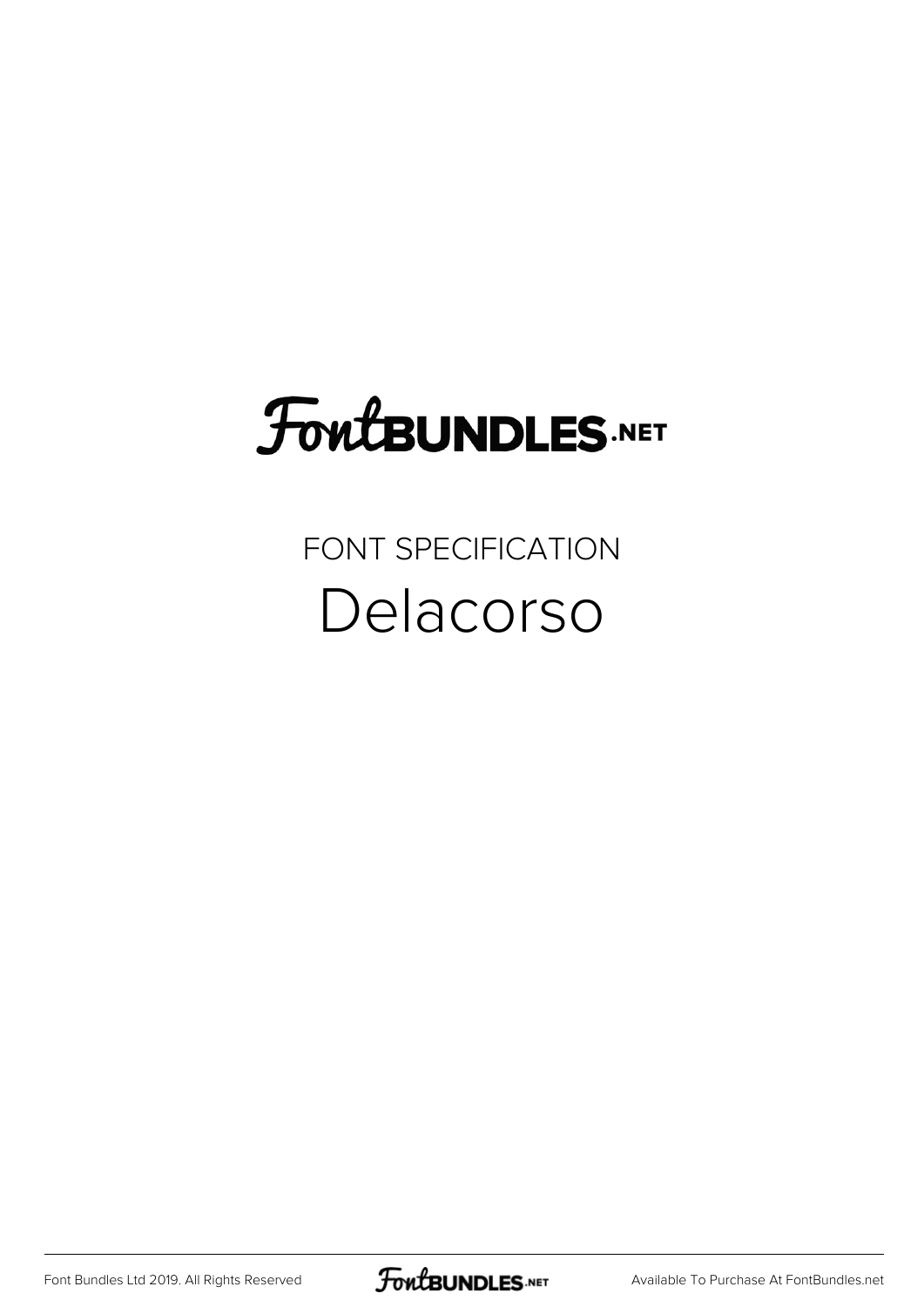#### Delacorso - Normal

**Uppercase Characters** 

### ABCDEFGHIJKLMNOPQRSTUVW  $XYZ$

Lowercase Characters

## ABCDEFGHIJKLMNOPQRSTUVW  $XYZ$

Numbers

## 0123456789

**Punctuation and Symbols** 



All Other Glyphs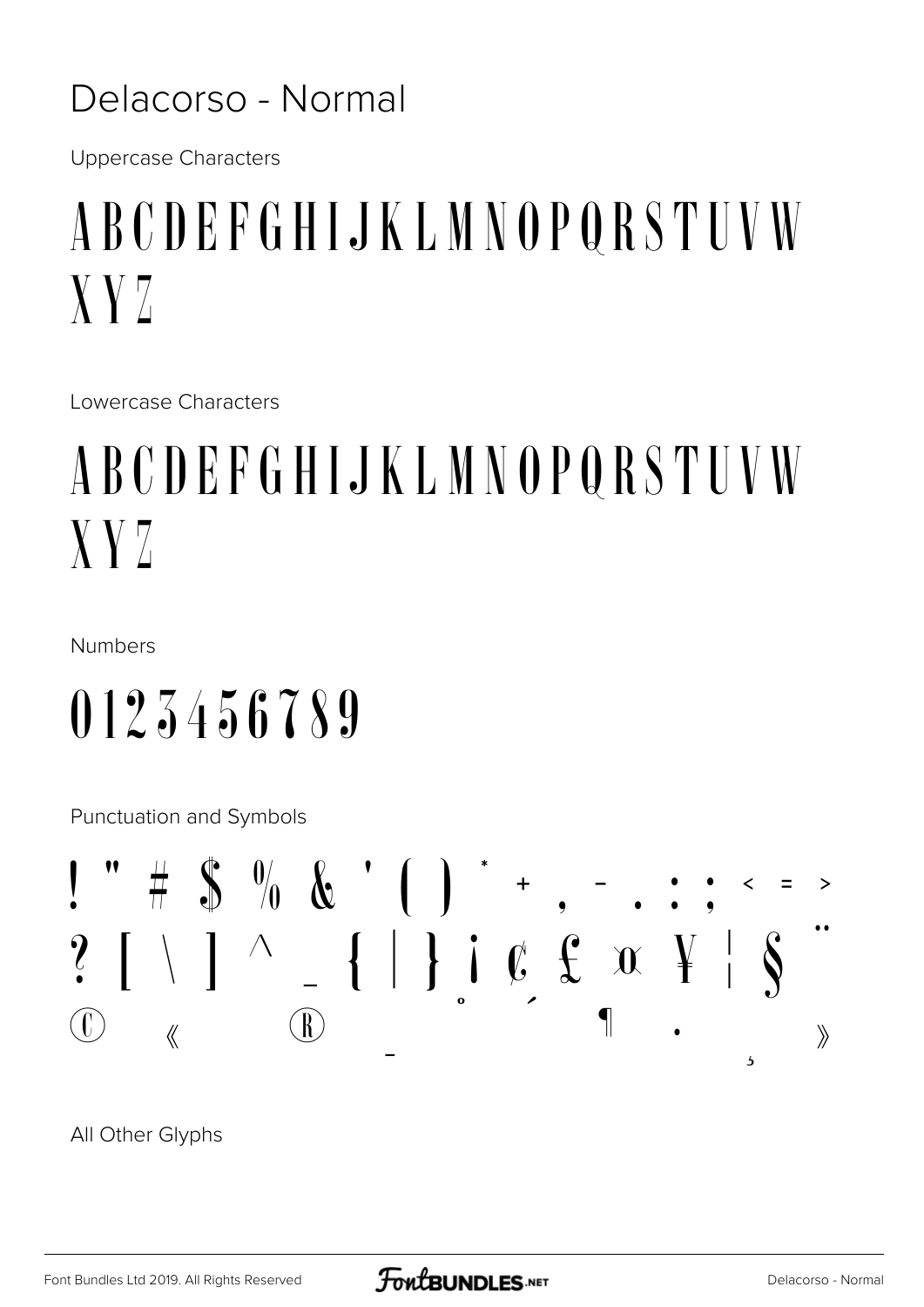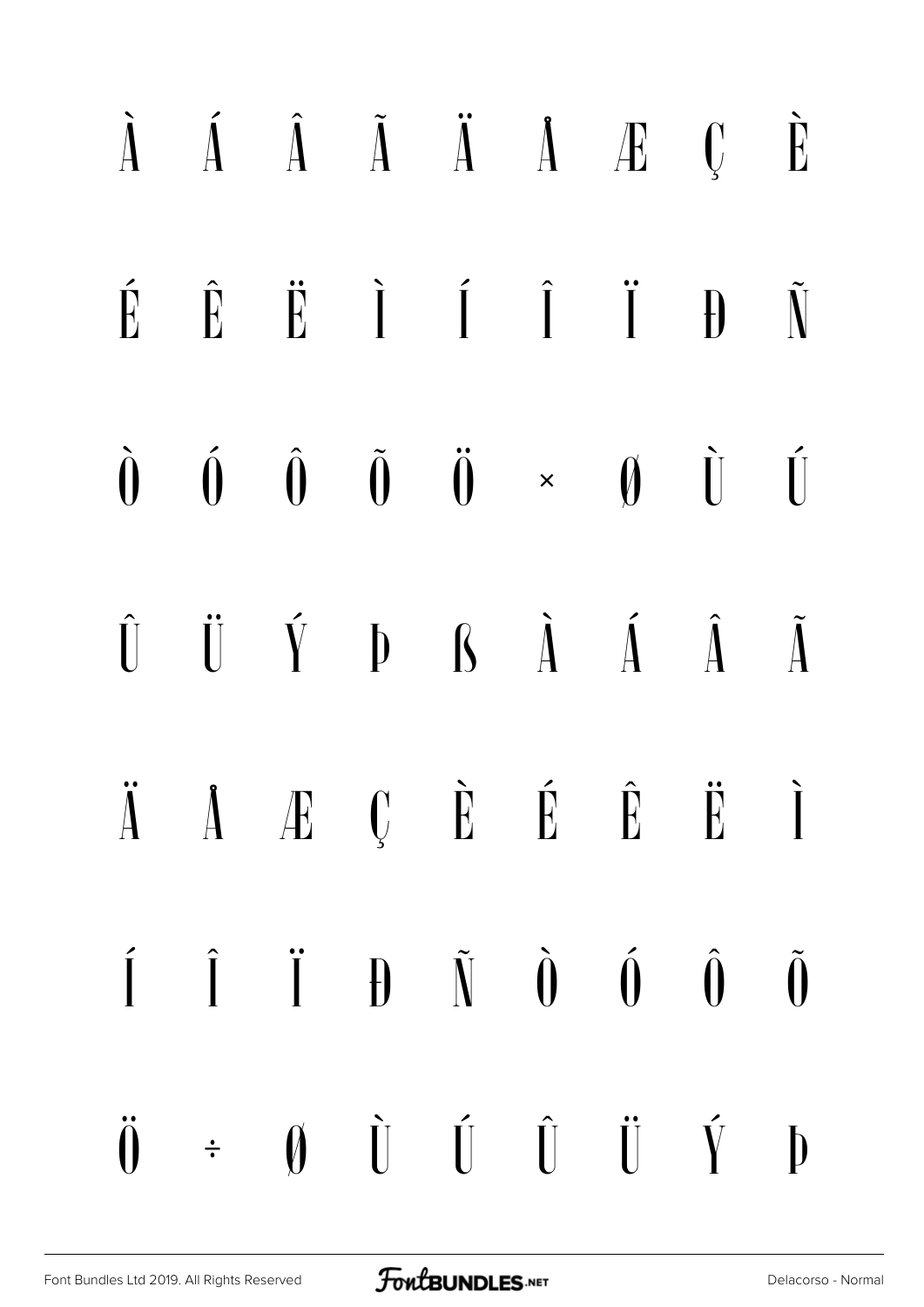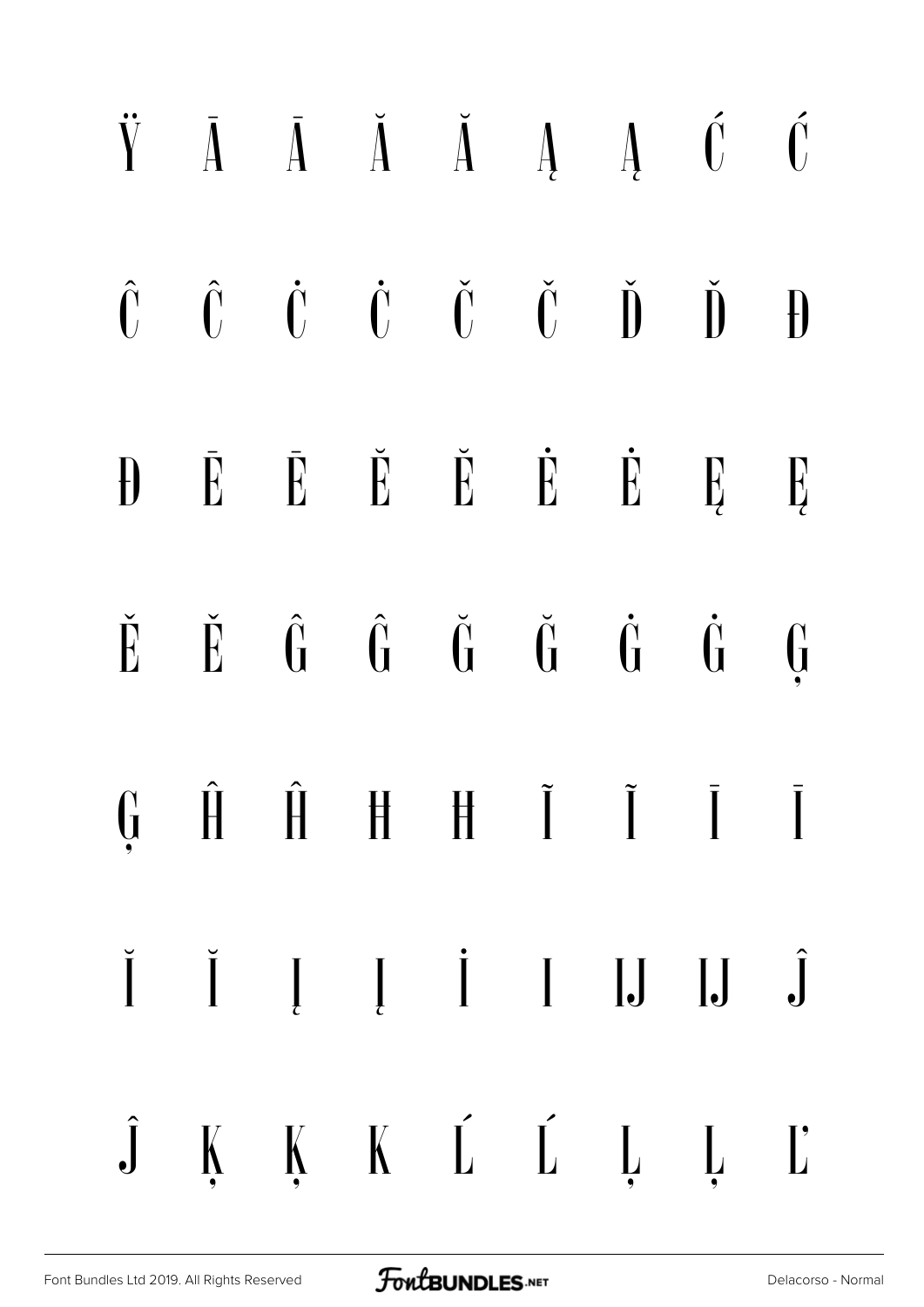|  | $\mathbf{L}$ $\mathbf{L}$ $\mathbf{L}$ $\mathbf{L}$ $\mathbf{L}$ $\mathbf{N}$ $\mathbf{N}$ $\mathbf{N}$                                                                                                                                                                                                                                                                                                                                                    |  |  |  |
|--|------------------------------------------------------------------------------------------------------------------------------------------------------------------------------------------------------------------------------------------------------------------------------------------------------------------------------------------------------------------------------------------------------------------------------------------------------------|--|--|--|
|  | $\check{N}$ $\check{N}$ $N$ $N$ $\check{N}$ $\check{0}$ $\check{0}$ $\check{0}$                                                                                                                                                                                                                                                                                                                                                                            |  |  |  |
|  | $\H 0 \quad \qquad \tilde{0} \qquad \qquad \text{I} \qquad \qquad \text{I} \qquad \text{R} \qquad \text{R} \qquad \text{R} \qquad \text{I} \qquad \text{I} \qquad \text{I} \qquad \text{I} \qquad \text{I} \qquad \text{I} \qquad \text{I} \qquad \text{I} \qquad \text{I} \qquad \text{I} \qquad \text{I} \qquad \text{I} \qquad \text{I} \qquad \text{I} \qquad \text{I} \qquad \text{I} \qquad \text{I} \qquad \text{I} \qquad \text{I} \qquad \text{I$ |  |  |  |
|  | $\check{R}$ $\check{S}$ $\check{S}$ $\hat{S}$ $\check{S}$ $\check{S}$ $\check{S}$ $\check{S}$                                                                                                                                                                                                                                                                                                                                                              |  |  |  |
|  | $\prod_{\alpha=1}^{\infty} \prod_{\alpha=1}^{\infty} \prod_{\alpha=1}^{\infty} \prod_{\alpha=1}^{\infty} \prod_{\alpha=1}^{\infty} \prod_{\alpha=1}^{\infty} \prod_{\alpha=1}^{\infty} \prod_{\alpha=1}^{\infty} \prod_{\alpha=1}^{\infty} \prod_{\alpha=1}^{\infty} \prod_{\alpha=1}^{\infty} \prod_{\alpha=1}^{\infty} \prod_{\alpha=1}^{\infty} \prod_{\alpha=1}^{\infty} \prod_{\alpha=1}^{\infty} \prod_{\alpha=1}^{\infty} \prod_{\alpha=1}^{\infty$ |  |  |  |
|  | $\begin{array}{ccccccccccccc} \bar{U} & \check{U} & \check{U} & \check{U} & \check{U} & \check{U} & \check{U} & \check{U} & \check{U} & \end{array}$                                                                                                                                                                                                                                                                                                       |  |  |  |
|  | $\hat{W} \quad \hat{W} \quad \hat{Y} \quad \hat{Y} \quad \check{Y} \quad \tilde{Z} \quad \tilde{Z} \quad \tilde{Z}$                                                                                                                                                                                                                                                                                                                                        |  |  |  |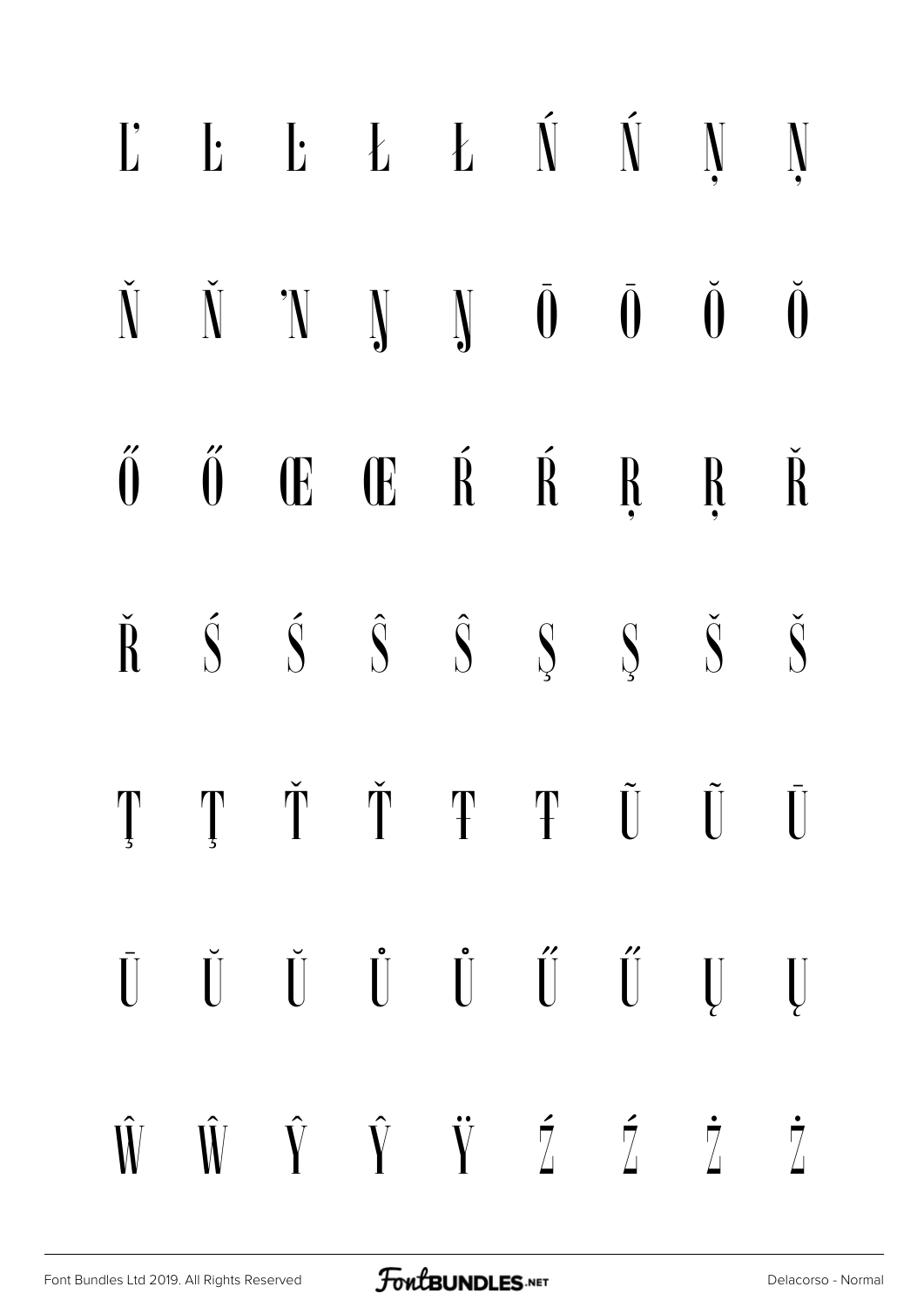| $\check{\mathbb{Z}}$ $\tilde{\mathbb{Z}}$ |                                                                                           |  |  | $\epsilon$ |
|-------------------------------------------|-------------------------------------------------------------------------------------------|--|--|------------|
| $\overline{\phantom{a}}$                  |                                                                                           |  |  |            |
|                                           | $H$ 1 0 $Y$ 0 $\hat{I}$ 4 $B$ $\Gamma$                                                    |  |  |            |
|                                           | $\Lambda$ E Z H $\Theta$ I K $\Lambda$ M                                                  |  |  |            |
|                                           | $N$ $E$ $0$ $\Pi$ $P$ $\Sigma$ $T$ $Y$ $\Phi$                                             |  |  |            |
|                                           | $X \quad \Psi \quad Q \quad \ddot{I} \quad \ddot{Y} \quad A \quad B \quad \Gamma \quad D$ |  |  |            |
|                                           | $E \t Z \t H \t \theta \t I \t K \t \Lambda \t M \t N$                                    |  |  |            |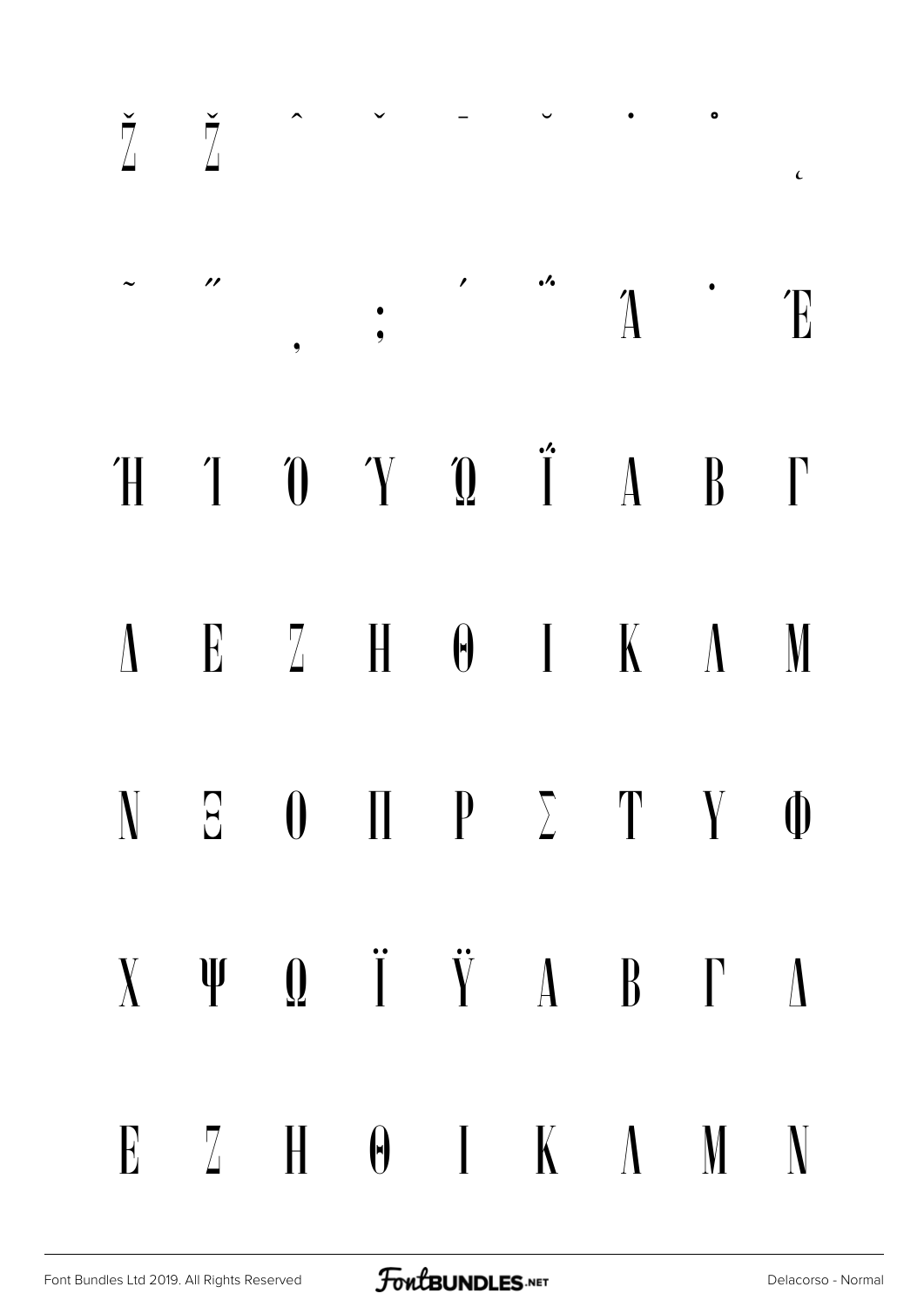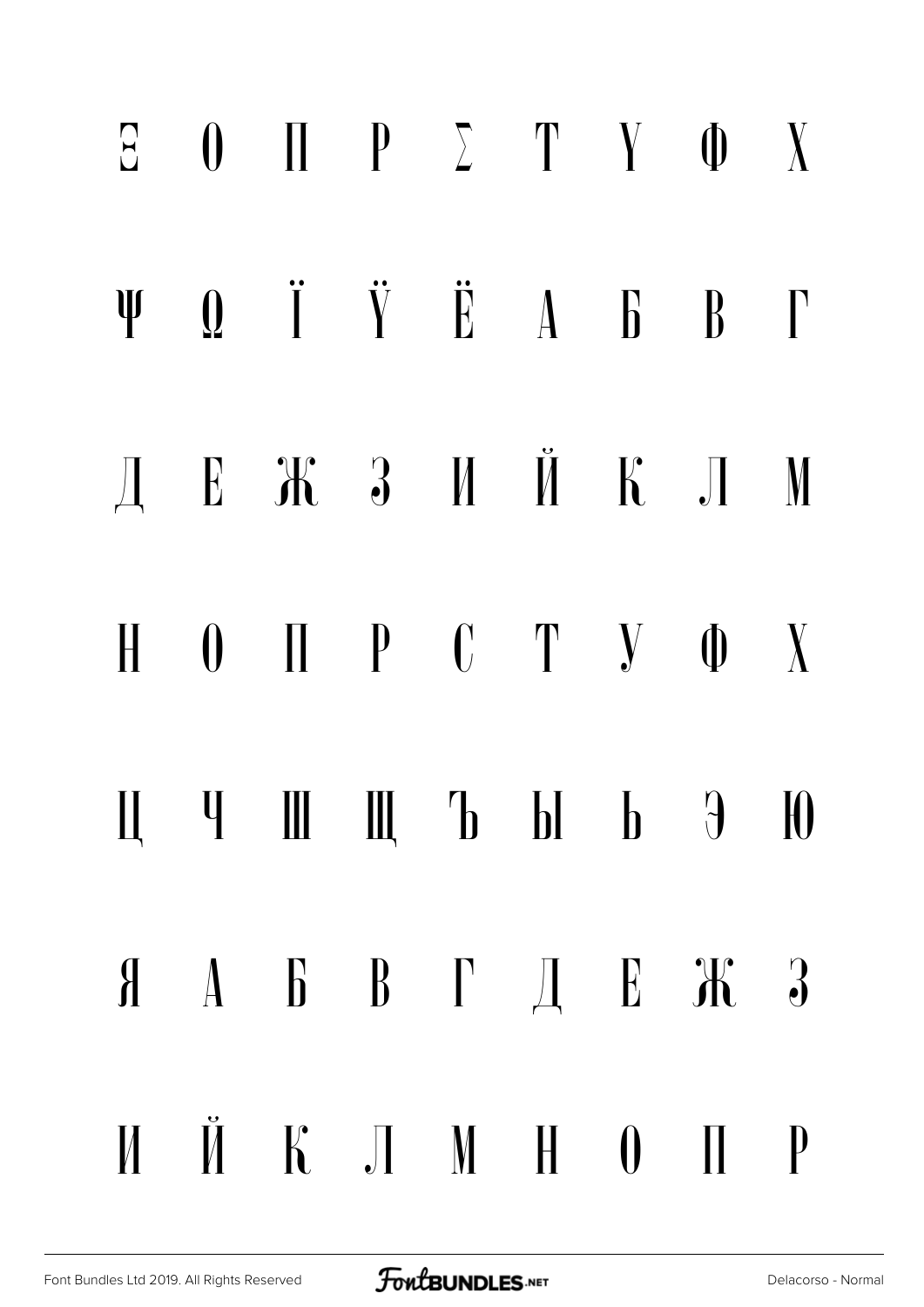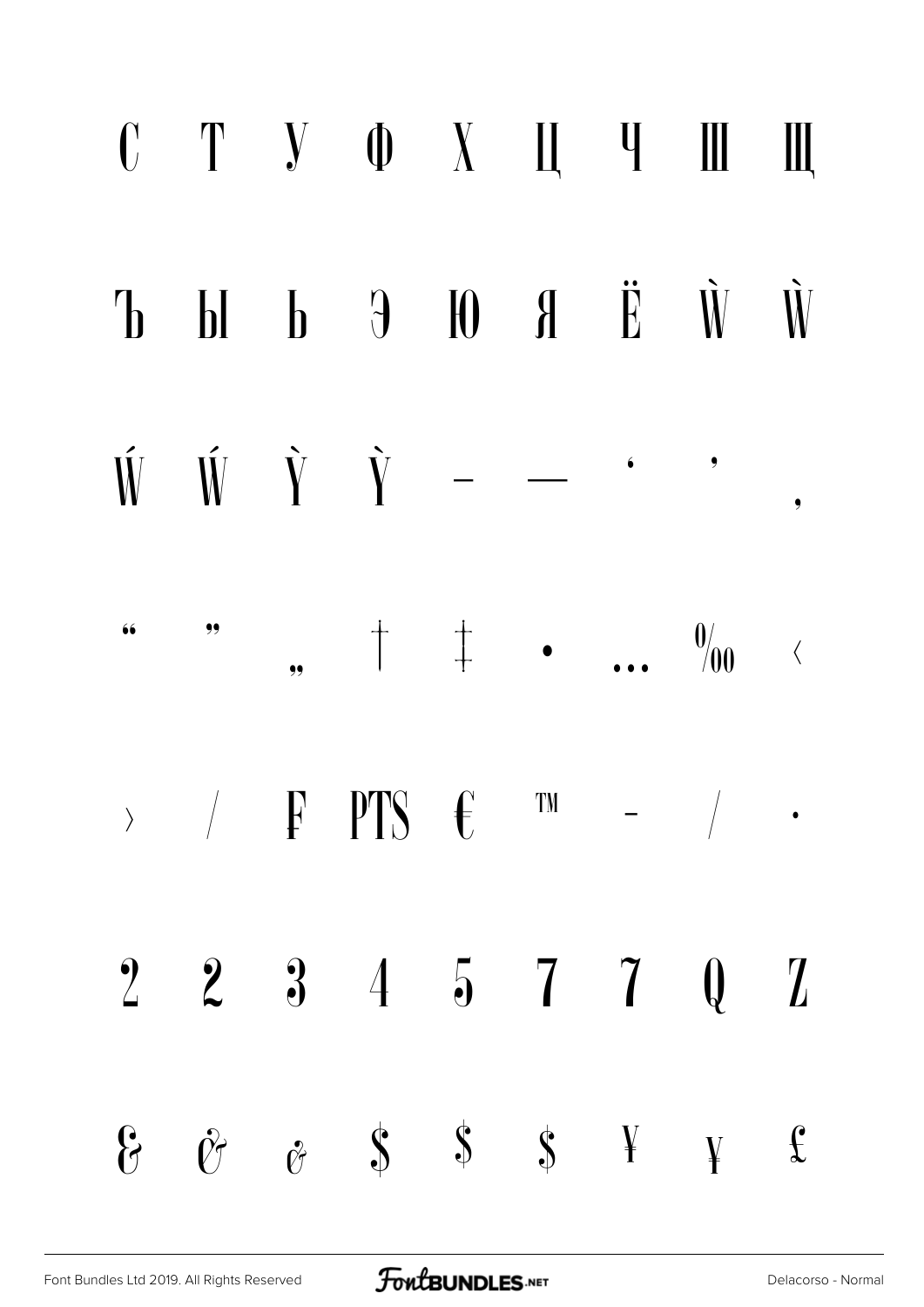

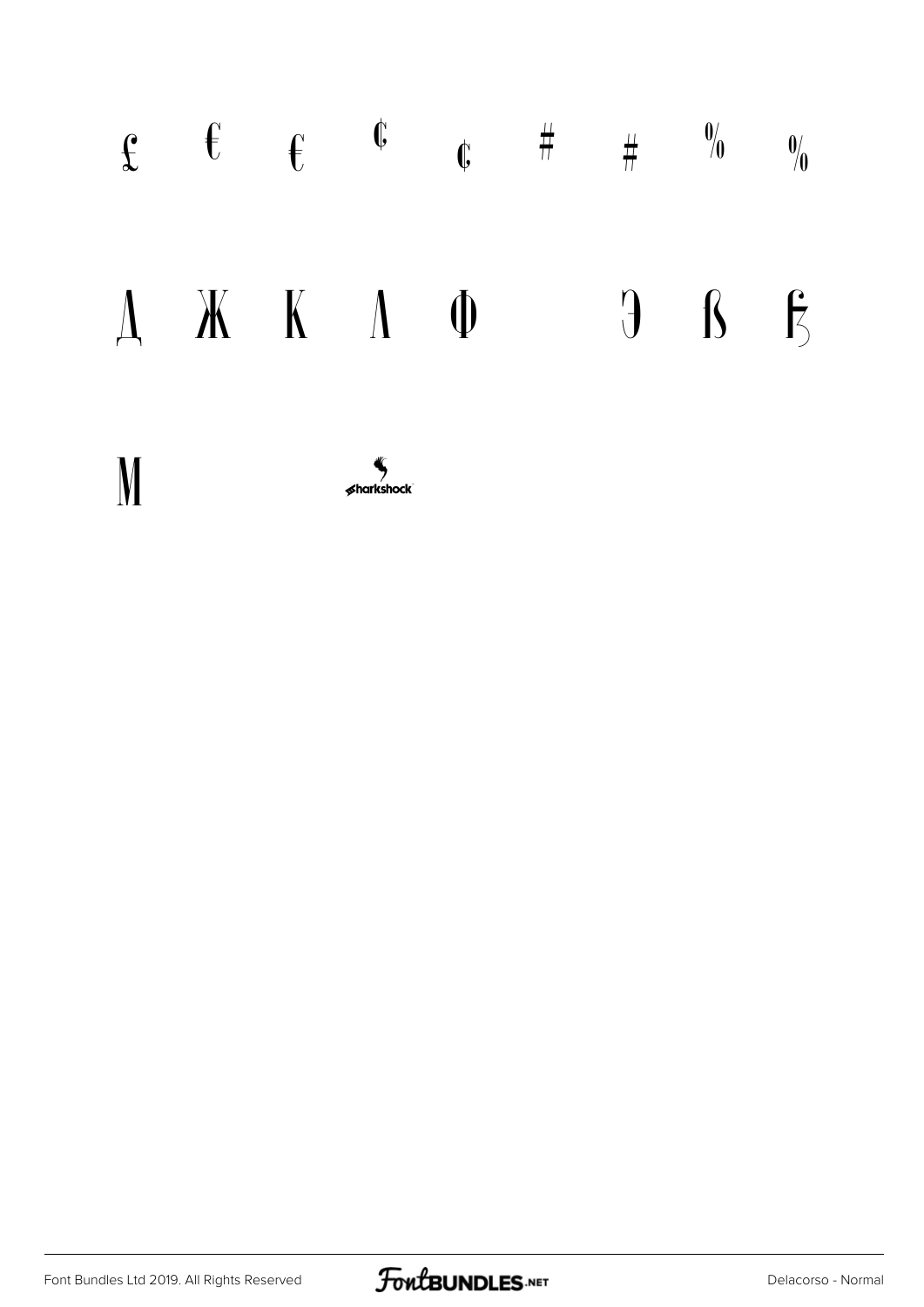### Delacorso Outlines - Normal

**Uppercase Characters** 

### ABCDEFGHIJKLMNOPQRSTUVW  $X V Z$

Lowercase Characters

### ABCDEFGHIJKLMNOPQRSTUVW  $X VZ$

#### **Numbers**

### $0125456789$

Punctuation and Symbols

All Other Glyphs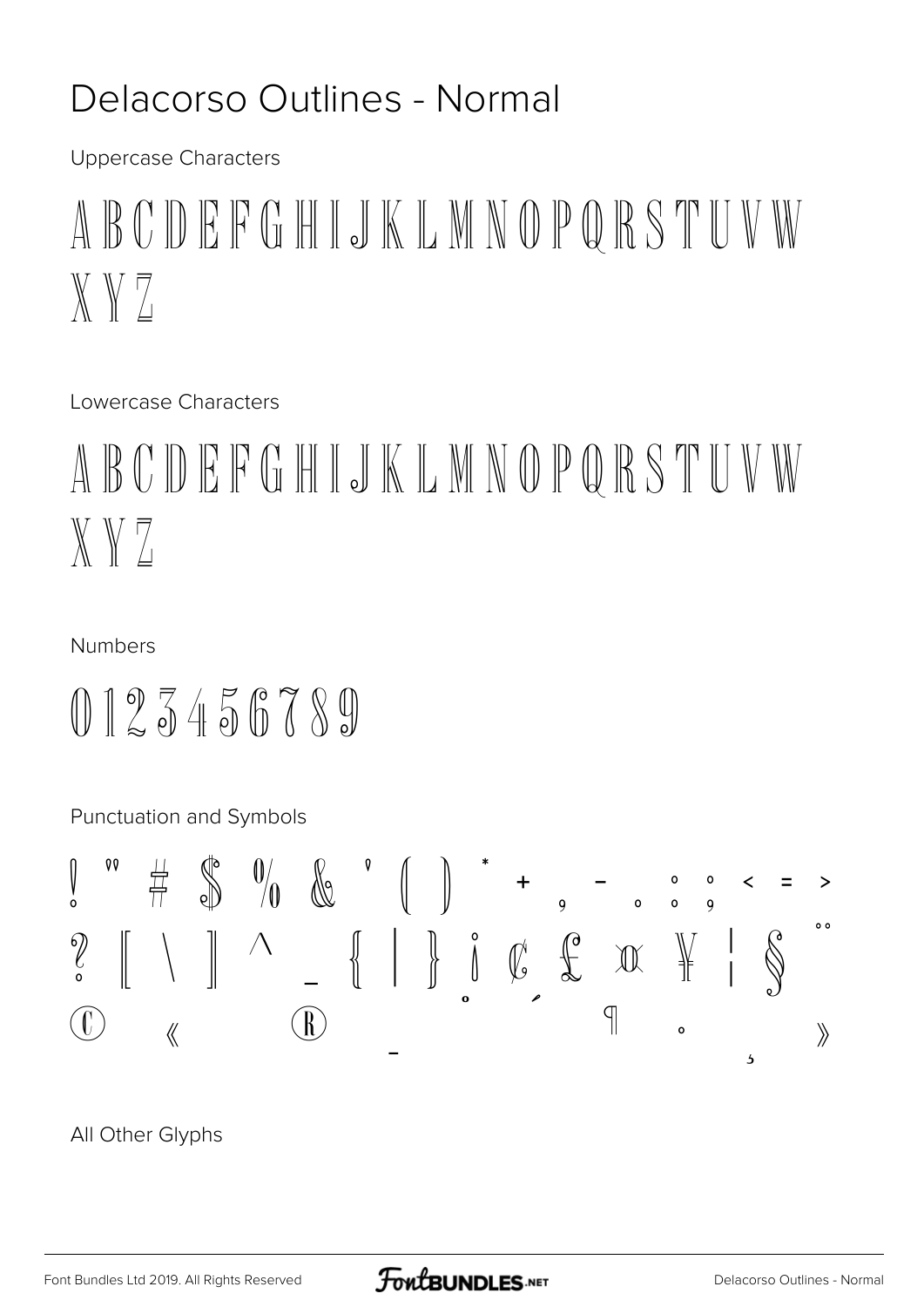|  |  |  | $\tilde{A}$ $\tilde{A}$ $\tilde{A}$ $\tilde{A}$ $\tilde{N}$ $\tilde{0}$ $\tilde{H}$ $\tilde{U}$ $\tilde{E}$                                                                                                                                                                                                                                                                                                                                                                                                                                    |  |
|--|--|--|------------------------------------------------------------------------------------------------------------------------------------------------------------------------------------------------------------------------------------------------------------------------------------------------------------------------------------------------------------------------------------------------------------------------------------------------------------------------------------------------------------------------------------------------|--|
|  |  |  | $\begin{array}{ccc} \hat{\mathbb{E}} & \hat{\mathbb{E}} & \hat{\mathbb{E}} & \mathbb{I} & \mathbb{I} & \mathbb{I} & \mathbb{I} & \mathbb{I} & \mathbb{I} \end{array}$                                                                                                                                                                                                                                                                                                                                                                          |  |
|  |  |  | $\begin{array}{ccccccccccccc} \hat{\mathbb{O}} & \hat{\mathbb{O}} & \hat{\mathbb{O}} & \hat{\mathbb{O}} & \hat{\mathbb{O}} & \times & \mathbb{O} & \hat{\mathbb{U}} & \hat{\mathbb{U}} & \end{array}$                                                                                                                                                                                                                                                                                                                                          |  |
|  |  |  | $\hat{\mathbb{U}}\qquad\hat{\mathbb{U}}\qquad\hat{\mathbb{V}}\qquad\mathbb{P}\qquad\mathbb{R}\qquad\hat{\mathbb{A}}\qquad\hat{\mathbb{A}}\qquad\hat{\mathbb{A}}\qquad\tilde{\mathbb{A}}$                                                                                                                                                                                                                                                                                                                                                       |  |
|  |  |  | $\mathring{\mathbb A}\qquad \mathring{\mathbb A}\qquad \mathring{\mathbb A}\qquad \mathring{\mathbb C}\qquad \mathring{\mathbb E}\qquad \mathring{\mathbb E}\qquad \mathring{\mathbb E}\qquad \mathring{\mathbb I}\qquad \mathring{\mathbb I}$                                                                                                                                                                                                                                                                                                 |  |
|  |  |  | $\begin{array}{ccc} \hat{\mathbb{I}} & \hat{\mathbb{I}} & \hat{\mathbb{I}} & \mathbb{I} \end{array} \begin{array}{ccc} \mathbb{I} & \mathbb{I} & \mathbb{I} & \mathbb{I} \end{array} \begin{array}{ccc} \mathbb{I} & \hat{\mathbb{I}} & \hat{\mathbb{I}} & \hat{\mathbb{I}} & \hat{\mathbb{I}} & \hat{\mathbb{I}} \end{array}$                                                                                                                                                                                                                 |  |
|  |  |  | $\begin{array}{ccccccccccccc} \mathring{\mathbb{O}} & & \mathring{\div} & & \mathbb{O} & & \mathring{\mathbb{O}} & & \mathring{\mathbb{O}} & & \mathring{\mathbb{O}} & & \mathring{\mathbb{O}} & & \mathring{\mathbb{O}} & & \mathring{\mathbb{O}} & & \mathring{\mathbb{O}} & & \mathring{\mathbb{O}} & & \mathring{\mathbb{O}} & & \mathring{\mathbb{O}} & & \mathring{\mathbb{O}} & & \mathring{\mathbb{O}} & & \mathring{\mathbb{O}} & & \mathring{\mathbb{O}} & & \mathring{\mathbb{O}} & & \mathring{\mathbb{O}} & & \mathring{\mathbb{$ |  |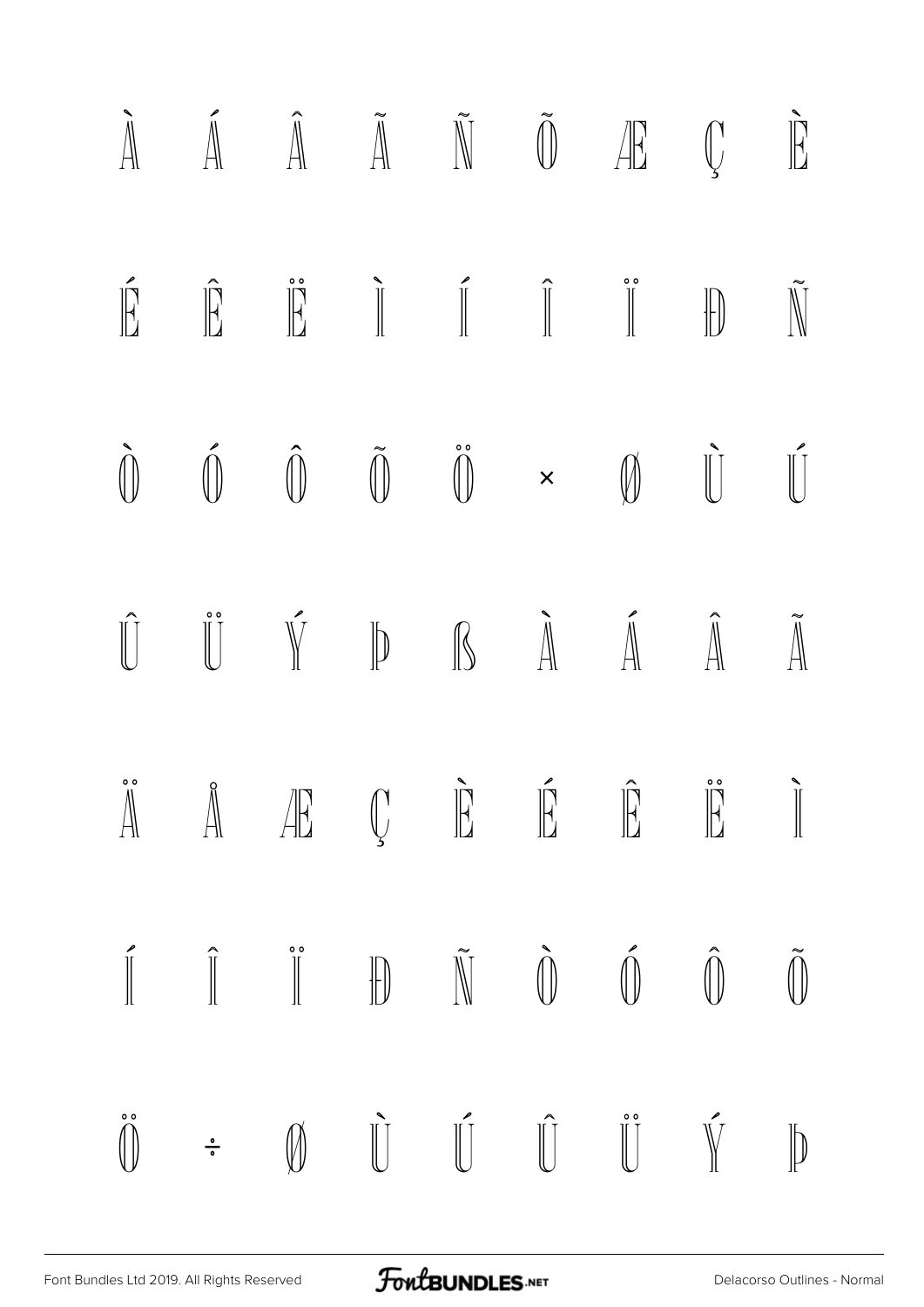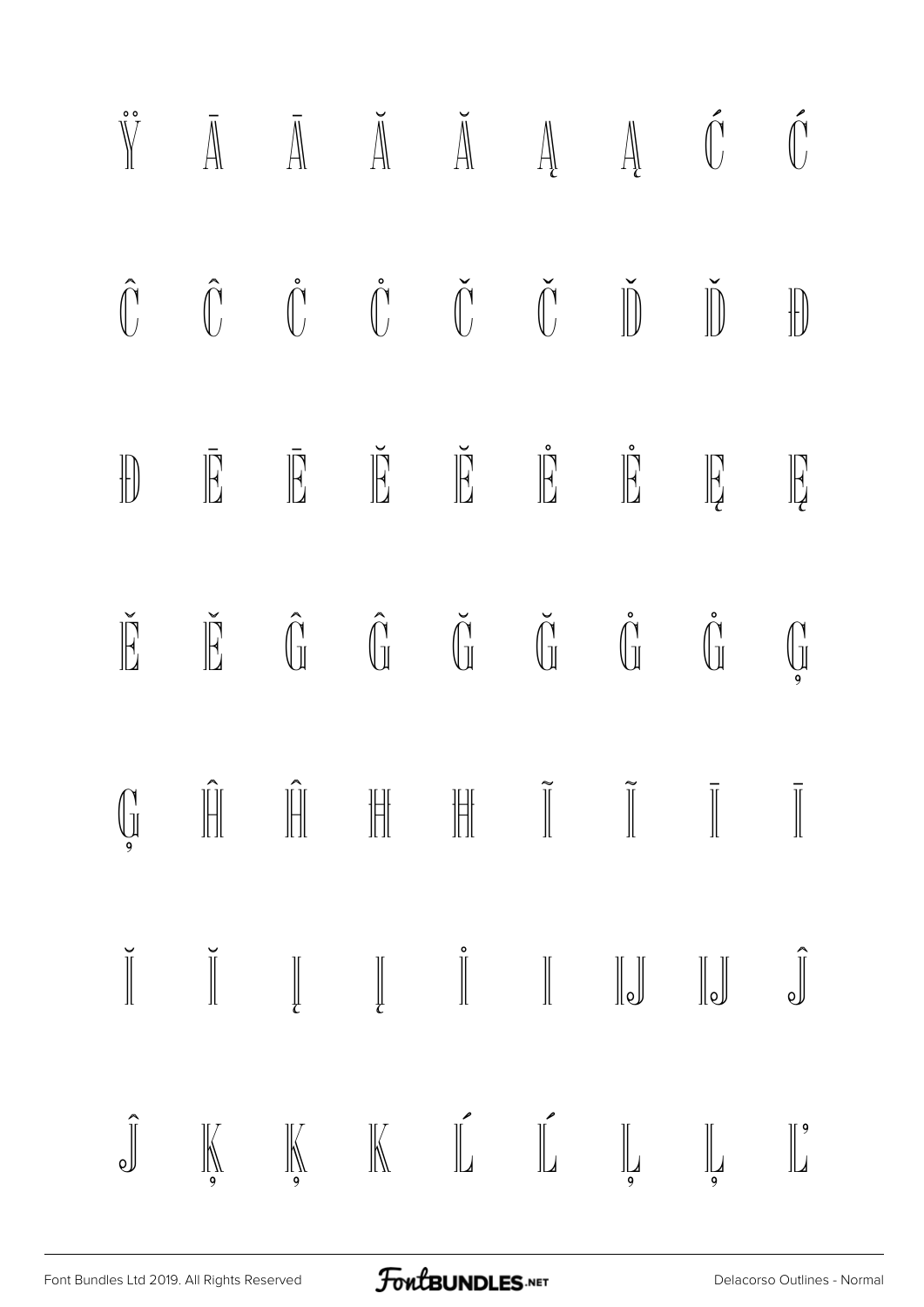|  | $\begin{array}{ccc} \parallel_{2}^{\circ} & \parallel_{2} & \parallel_{2} & \parallel_{2} & \parallel_{2} & \parallel_{2} & \parallel_{2} & \parallel_{2} & \parallel_{2} & \parallel_{2} & \parallel_{2} & \parallel_{2} & \parallel_{2} & \parallel_{2} & \parallel_{2} & \parallel_{2} & \parallel_{2} & \parallel_{2} & \parallel_{2} & \parallel_{2} & \parallel_{2} & \parallel_{2} & \parallel_{2} & \parallel_{2} & \parallel_{2} & \parallel_{2} & \parallel_{2} & \parallel_{2} & \parallel_{2} & \parallel_{2} & \parallel_{2} & \parallel_{2} & \parallel_{2} & \parallel_{2} & \parallel_{2}$ |  |  |                      |
|--|------------------------------------------------------------------------------------------------------------------------------------------------------------------------------------------------------------------------------------------------------------------------------------------------------------------------------------------------------------------------------------------------------------------------------------------------------------------------------------------------------------------------------------------------------------------------------------------------------------|--|--|----------------------|
|  | $\tilde{N} \quad \tilde{N} \quad \mathbb{N} \quad \mathbb{N} \quad \mathbb{N} \quad \bar{0} \quad \bar{0}$                                                                                                                                                                                                                                                                                                                                                                                                                                                                                                 |  |  | $\tilde{\mathbb{O}}$ |
|  | $\begin{matrix} \hat{\mathbb{O}} & \hat{\mathbb{O}} & \mathbb{O} \mathbb{E} & \mathbb{O} \mathbb{E} & \mathbb{R} & \mathbb{R} & \mathbb{R} & \mathbb{R} & \mathbb{R} \end{matrix}$                                                                                                                                                                                                                                                                                                                                                                                                                         |  |  |                      |
|  | $\check{\mathbb{R}} \quad \  \  \check{\mathbb{S}} \quad \  \  \check{\mathbb{S}} \quad \  \  \check{\mathbb{S}} \quad \  \  \check{\mathbb{S}} \quad \  \  \check{\mathbb{S}} \quad \  \  \check{\mathbb{S}} \quad \  \  \check{\mathbb{S}}$                                                                                                                                                                                                                                                                                                                                                              |  |  | $\check{\mathbb{S}}$ |
|  |                                                                                                                                                                                                                                                                                                                                                                                                                                                                                                                                                                                                            |  |  |                      |
|  | $\begin{array}{ccc} \bar{\mathbb{U}} & \check{\mathbb{U}} & \check{\mathbb{U}} & \check{\mathbb{U}} & \check{\mathbb{U}} & \check{\mathbb{U}} & \check{\mathbb{U}} & \check{\mathbb{U}} & \check{\mathbb{U}} & \mathbb{U} & \mathbb{U} \end{array}$                                                                                                                                                                                                                                                                                                                                                        |  |  |                      |
|  | $\hat{\mathbb{W}} \quad \hat{\mathbb{W}} \quad \hat{\mathbb{Y}} \quad \hat{\mathbb{Y}} \quad \hat{\mathbb{Y}} \quad \hat{\mathbb{Z}} \quad \hat{\mathbb{Z}} \quad \hat{\mathbb{Z}}$                                                                                                                                                                                                                                                                                                                                                                                                                        |  |  |                      |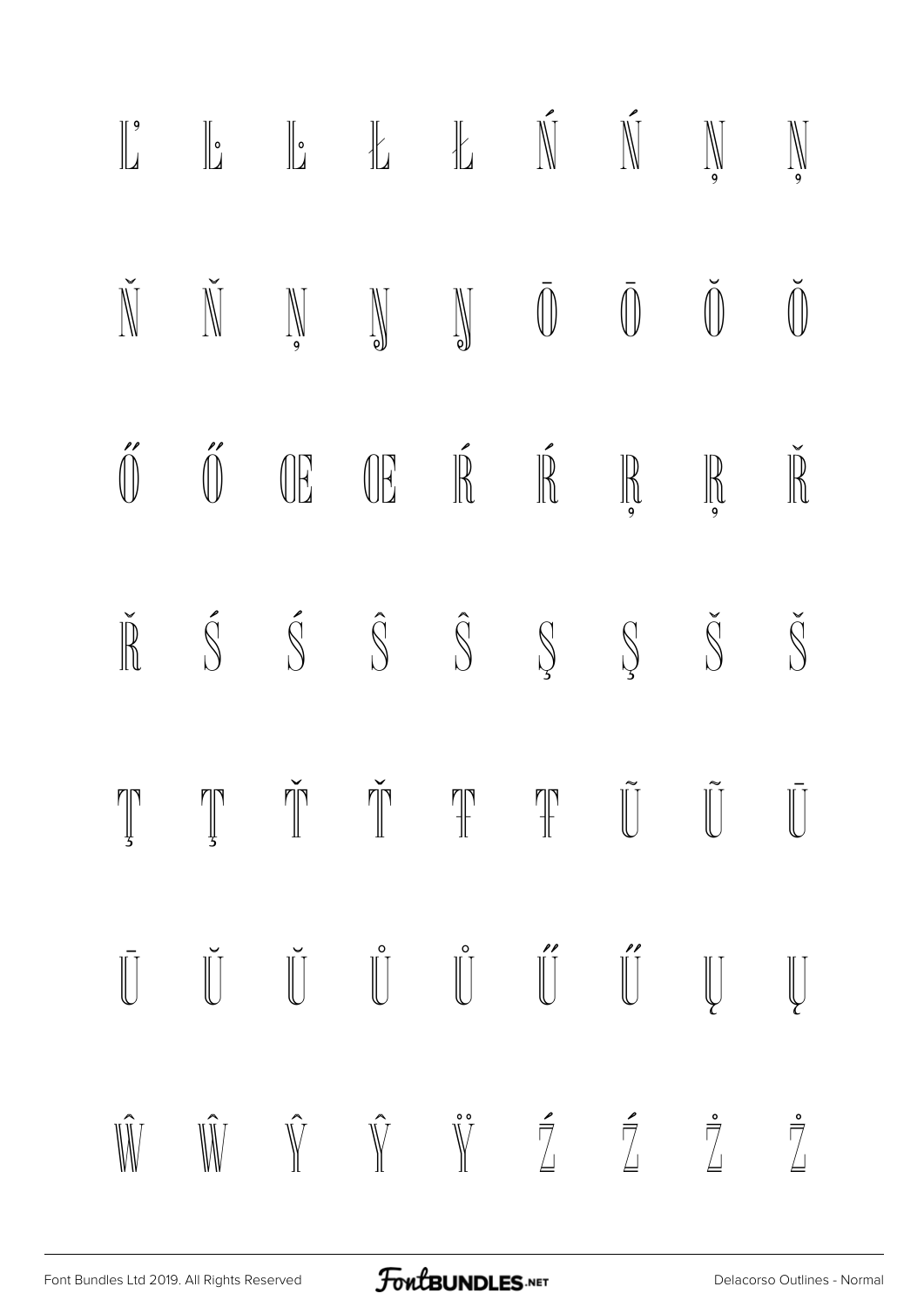| $\check{\vec{a}}$ $\check{\vec{a}}$ |                |                                                                                                                                                                                                                                                                                                                                                                                                                                                                                                                          |  | $\bullet$ and $\bullet$ | $\circ$ | $\epsilon$  |
|-------------------------------------|----------------|--------------------------------------------------------------------------------------------------------------------------------------------------------------------------------------------------------------------------------------------------------------------------------------------------------------------------------------------------------------------------------------------------------------------------------------------------------------------------------------------------------------------------|--|-------------------------|---------|-------------|
| $\mathcal{P}$                       | $\overline{9}$ | $\begin{matrix} \circ & \circ & \circ \circ & \circ \\ \circ & & \circ & \circ \circ \circ & \circ \end{matrix}$                                                                                                                                                                                                                                                                                                                                                                                                         |  |                         |         | $\int$      |
|                                     |                | $\text{Tr} \quad \text{Tr} \quad \text{Tr} \quad \text{Tr} \quad \text{Tr} \quad \text{Tr} \quad \text{Tr} \quad \text{Tr} \quad \text{Tr} \quad \text{Tr} \quad \text{Tr} \quad \text{Tr} \quad \text{Tr} \quad \text{Tr} \quad \text{Tr} \quad \text{Tr} \quad \text{Tr} \quad \text{Tr} \quad \text{Tr} \quad \text{Tr} \quad \text{Tr} \quad \text{Tr} \quad \text{Tr} \quad \text{Tr} \quad \text{Tr} \quad \text{Tr} \quad \text{Tr} \quad \text{Tr} \quad \text{Tr} \quad \text{Tr} \quad \text{Tr} \quad \text{$ |  |                         |         |             |
|                                     |                | $\begin{array}{ccc} \mathbb{E} & \mathbb{Z} & \mathbb{H} & \mathbb{0} & \mathbb{I} & \mathbb{K} & \mathbb{N} \end{array}$                                                                                                                                                                                                                                                                                                                                                                                                |  |                         |         | $\mathbb M$ |
|                                     |                | $\mathbb{N} \quad \Xi \quad \mathbb{O} \quad \mathbb{H} \quad \mathbb{P} \quad \Sigma \quad \mathbb{T} \quad \mathbb{Y} \quad \mathbb{O}$                                                                                                                                                                                                                                                                                                                                                                                |  |                         |         |             |
|                                     |                | $\mathbb{X} \qquad \text{and} \qquad \mathbb{D} \qquad \text{if} \qquad \mathbb{Y} \qquad \mathbb{A} \qquad \mathbb{B} \qquad \mathbb{I} \qquad \mathbb{A}$                                                                                                                                                                                                                                                                                                                                                              |  |                         |         |             |
|                                     |                | $\begin{array}{cccccccccccccc} \mathbb{R} & \mathbb{Z} & \mathbb{H} & \mathbb{G} & \mathbb{I} & \mathbb{K} & \mathbb{N} & \mathbb{N} & \mathbb{N} \end{array}$                                                                                                                                                                                                                                                                                                                                                           |  |                         |         |             |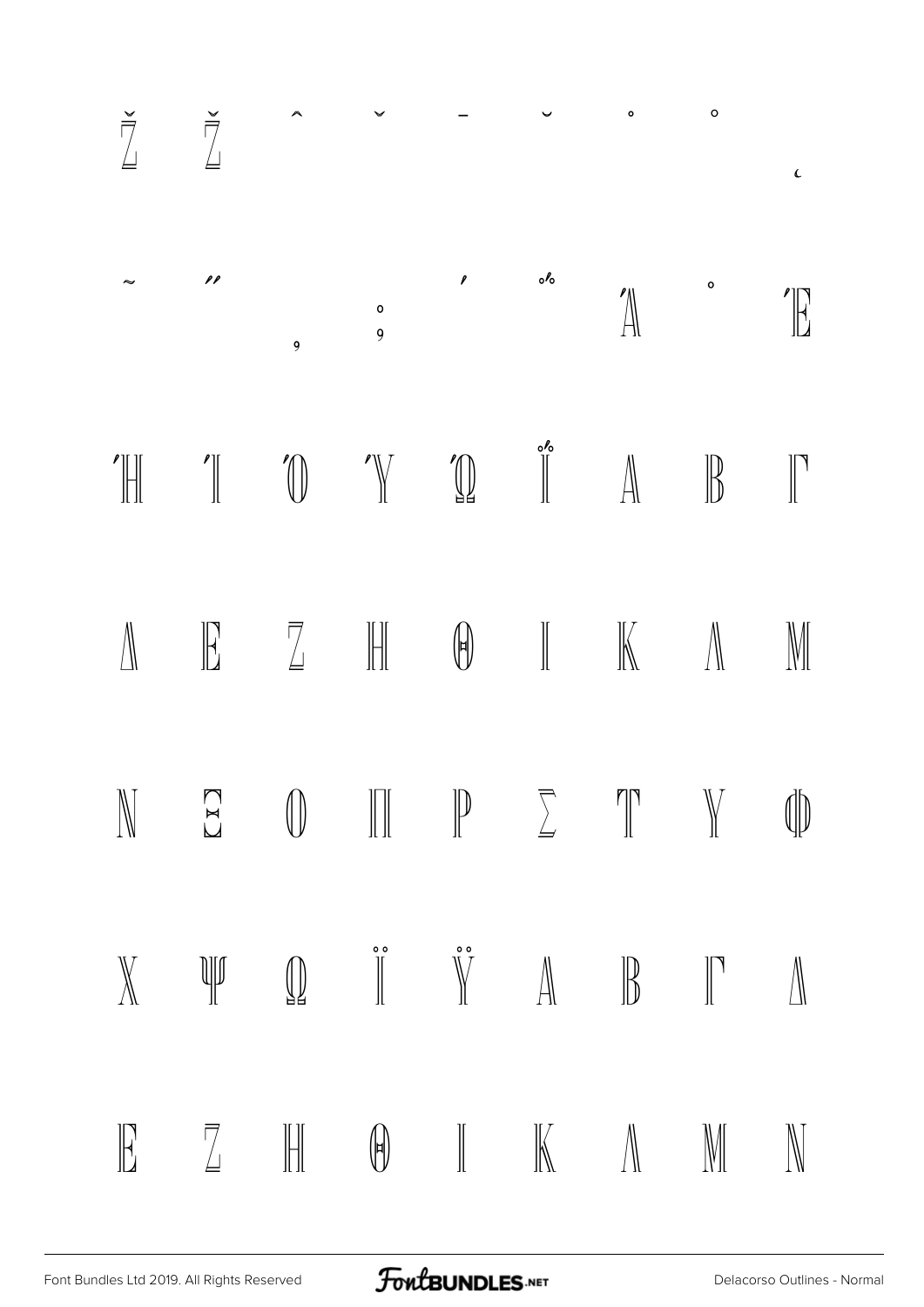| $\sum$ | $\begin{array}{ccc} \mathbb{O} & \mathbb{H} & \mathbb{P} & \Sigma & \mathbb{I} & \mathbb{N} & \mathbb{O} & \mathbb{N} \end{array}$                                                                                                                                                                                                                                                                                                                                                                                                                                        |  |  |  |
|--------|---------------------------------------------------------------------------------------------------------------------------------------------------------------------------------------------------------------------------------------------------------------------------------------------------------------------------------------------------------------------------------------------------------------------------------------------------------------------------------------------------------------------------------------------------------------------------|--|--|--|
|        |                                                                                                                                                                                                                                                                                                                                                                                                                                                                                                                                                                           |  |  |  |
|        | $\text{Im}\quad \mathbb{E} \quad \text{Im}\quad \mathbb{E} \quad \text{Im}\quad \mathbb{E} \quad \text{Im}\quad \mathbb{E} \quad \mathbb{E} \quad \mathbb{E} \quad \mathbb{E} \quad \mathbb{E} \quad \mathbb{E} \quad \mathbb{E} \quad \mathbb{E} \quad \mathbb{E} \quad \mathbb{E} \quad \mathbb{E} \quad \mathbb{E} \quad \mathbb{E} \quad \mathbb{E} \quad \mathbb{E} \quad \mathbb{E} \quad \mathbb{E} \quad \mathbb{E} \quad \mathbb{E} \quad \mathbb{E} \quad \mathbb{E} \quad \mathbb{$                                                                            |  |  |  |
|        | $\begin{array}{ccccccccccccccccc} \text{H} & & \text{I} & & \text{I} & & \text{I} & & \text{I} & & \text{I} & & \text{I} & & \text{I} & & \text{I} & & \text{I} & & \text{I} & & \text{I} & & \text{I} & & \text{I} & & \text{I} & & \text{I} & & \text{I} & & \text{I} & & \text{I} & & \text{I} & & \text{I} & & \text{I} & & \text{I} & & \text{I} & & \text{I} & & \text{I} & & \text{I} & & \text{I} & & \text{I} & & \text{I} &$                                                                                                                                    |  |  |  |
|        | $\begin{array}{ccc} \parallel\!\!\!\parallel\!\!\!\perp & \parallel\!\!\!\parallel\!\!\!\perp & \parallel\!\!\!\parallel\!\!\!\parallel & \parallel\!\!\!\parallel\!\!\!\perp & \parallel\!\!\!\perp \!\!\!\parallel & \parallel\!\!\!\perp \!\!\!\perp & \parallel\!\!\!\perp \!\!\!\perp & \parallel\!\!\!\perp \!\!\!\perp & \parallel\!\!\!\perp \!\!\!\perp & \parallel\!\!\!\perp \!\!\!\perp & \parallel\!\!\!\perp \!\!\!\perp & \parallel\!\!\!\perp \!\!\!\perp & \parallel\!\!\!\perp \!\!\!\perp & \parallel\!\!\!\perp \!\!\!\perp & \parallel\!\!\!\perp \$ |  |  |  |
|        | $\begin{array}{ccc}\n\mathbb{A} & \mathbb{B} & \mathbb{B} & \mathbb{C} & \mathbb{H} & \mathbb{H} & \mathbb{H} & \mathbb{R} & \mathbb{R} \end{array}$                                                                                                                                                                                                                                                                                                                                                                                                                      |  |  |  |
|        | $\begin{array}{ccccccccccccc} \textbf{M} & \textbf{M} & \textbf{M} & \textbf{M} & \textbf{M} & \textbf{M} & \textbf{M} & \textbf{M} & \textbf{M} & \textbf{M} & \textbf{M} & \textbf{M} & \textbf{M} & \textbf{M} & \textbf{M} & \textbf{M} & \textbf{M} & \textbf{M} & \textbf{M} & \textbf{M} & \textbf{M} & \textbf{M} & \textbf{M} & \textbf{M} & \textbf{M} & \textbf{M} & \textbf{M} & \textbf{M} & \textbf{M} & \textbf{M} &$                                                                                                                                      |  |  |  |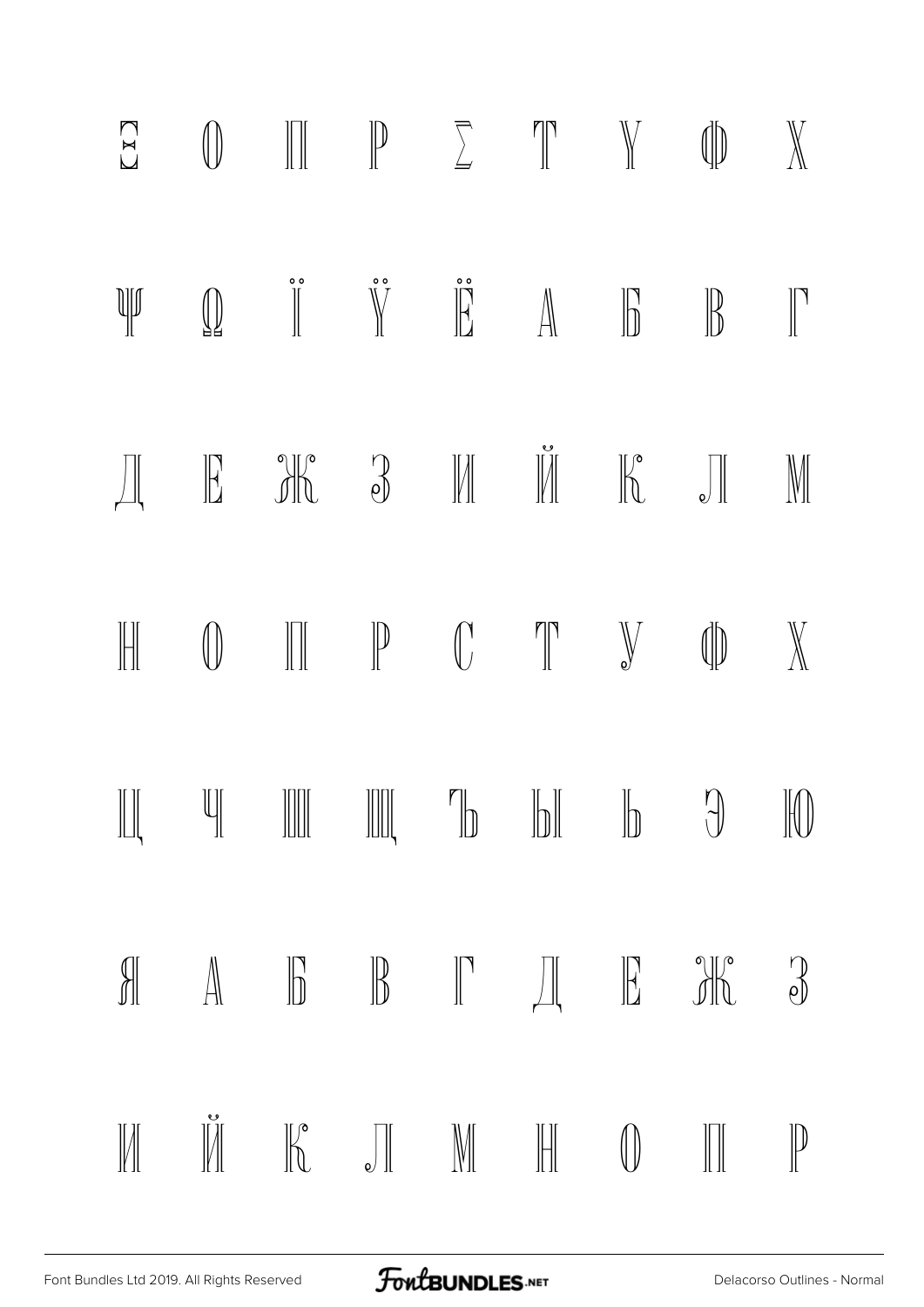